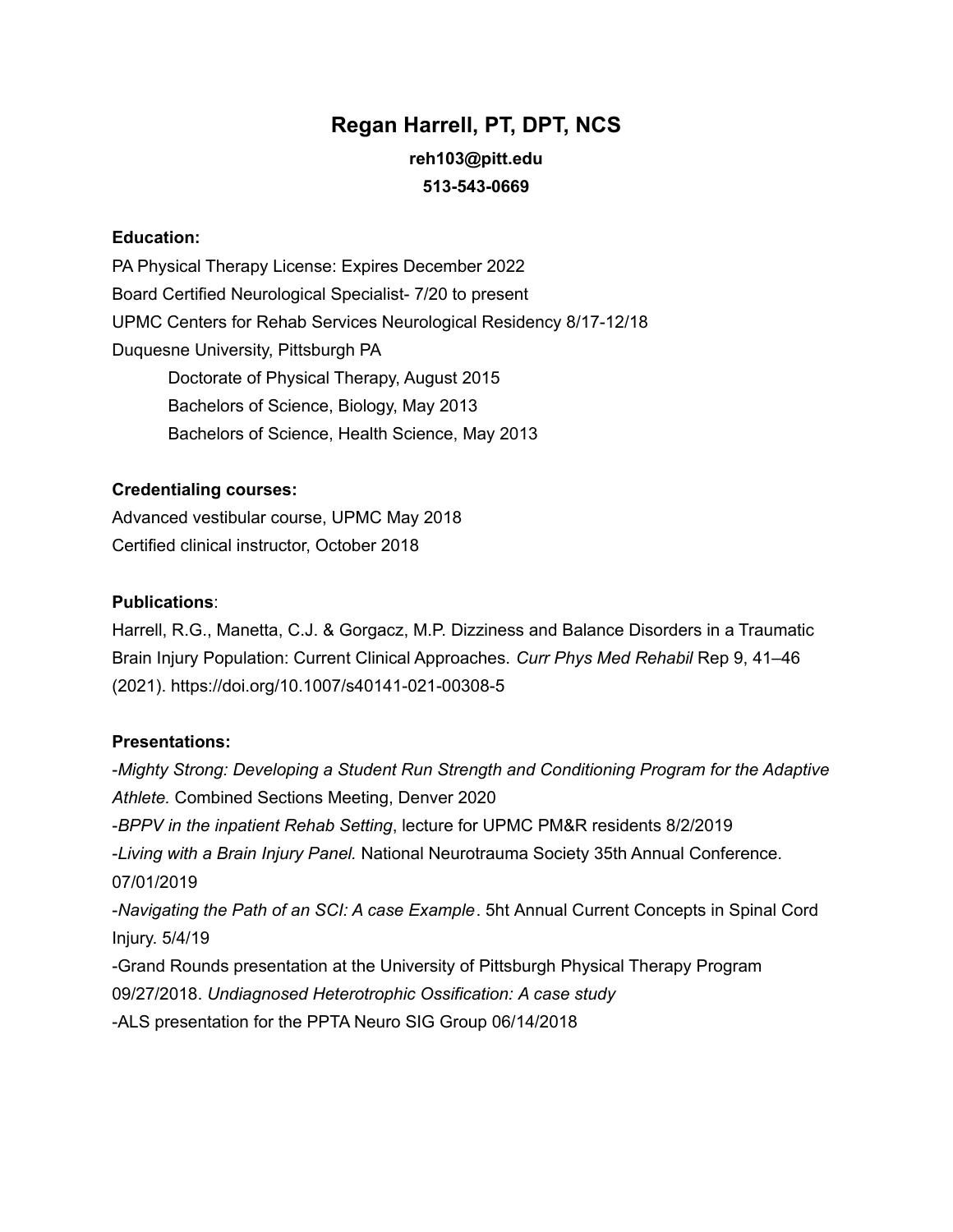#### **Projects:**

QI project: The effect of cognitive status on symptom reporting for BPPV in a TBI population, Mercy Hospital, January 2021

#### **Academic:**

PhD Student, August 2021- present School for Health and Rehabilitation Sciences University of Pittsburgh -Teaching assistant in both the residential and hybrid PT program for the neurological coursework

#### Adjunct Professor

University of Pittsburgh Physical Therapy Program 08/2017- 8/2021

- Facilitated student learning through assisting in Clinical Neuromuscular Lab work

-Created and carried out lectures aimed at teaching task analysis, exam methods, and motor control needed for locomotion and postural control, disorders of consciousness, and ALS -Developed several review sessions for students prior to exams and competencies -Created task analysis group project for students to further explore areas of motor control and to help cultivate students' ability to teach exercise to patient's with a neuro diagnosis

Course Coordinator

University of Pittsburgh, School of Health and Rehab Services

Advanced Vestibular Physical Therapist Program

01/2021- present

-Responsible for creating and maintaining marketing material for continuing education course

-Collaborated with course director to manage syllabus and content of course

-developed Canvas site to allow for participants to interact in various ways with faculty

Teaching assistant

Duquesne University Physical Therapy Program

09/2018- present

-Course coordinator and primary instructor for Clinical Neurological Science II during summer 20021

- Facilitated student learning through assisting in Clinical Neuromuscular Lab work

-Lead small groups and case studies to understand various clinical diagnoses and working on developing a plan of care

Teaching Assistant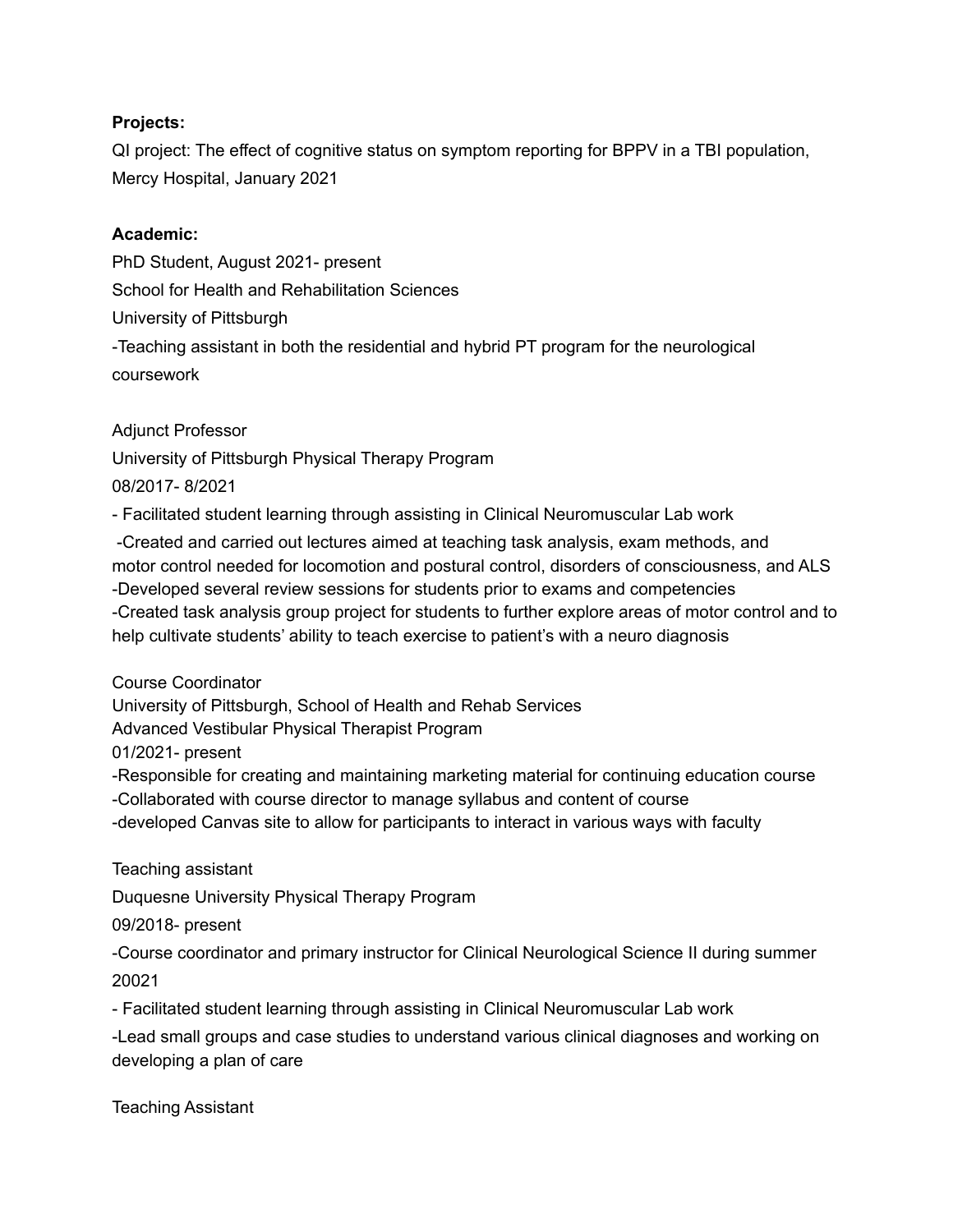Duquesne University China- Duquesne Health Institute 01/2020-04/2020 -Assisted in various lab assignments for prosthetics and orthotics coursework

#### **Clinical work:**

UPMC Mercy Hospital August 2021- present Center for Rehab Services Casual PT -treating patients across the acute care and IPR spectrum -collaborating with healthcare team on discharge planning

UPMC Mercy Hospital December 2018- August 2021

Center for Rehab Services

Rehabilitation Institute

Brain Injury Unit

UPMC Pittsburgh PA

-Collaborated with interdisciplinary team for the care of patients across the neurologic spectrum from ICU through inpatient rehab

-Fostered clinical reasoning in physical therapy students through being an APTA certified clinical instructor

-Member of outcome measure task force that worked on implementing 5 core outcome measures across CRS companywide to ensure reliable and consistent use of outcomes across neurologic patient population

-Created team that assessed needs for serial casting in patient populations across all rehab units

-Representing physical therapy on vision rehab team to provide comprehensive education to fellow therapist in regards to working with patients with oculomotor impairments

-Member of team working on understanding and implementing changes with Careset Outcome Measure to improve consistency of therapist reporting

UPMC Neuro Residency- August 2017- December 2018 Center for Rehab services UPMC Pittsburgh PA

Evergreen Medical Center- November 2015- June 2017 Acute Rehabilitation Unit

Kirkland WA

- Collaborated with Medical Director of inpatient rehab unit to expand rehabilitation staff knowledge of SCI education

-Worked with interior planning committee for build out of new medical surgical units for planning and furnishing patient rooms and staff areas for ADA compliance, patient safety, and staff safety